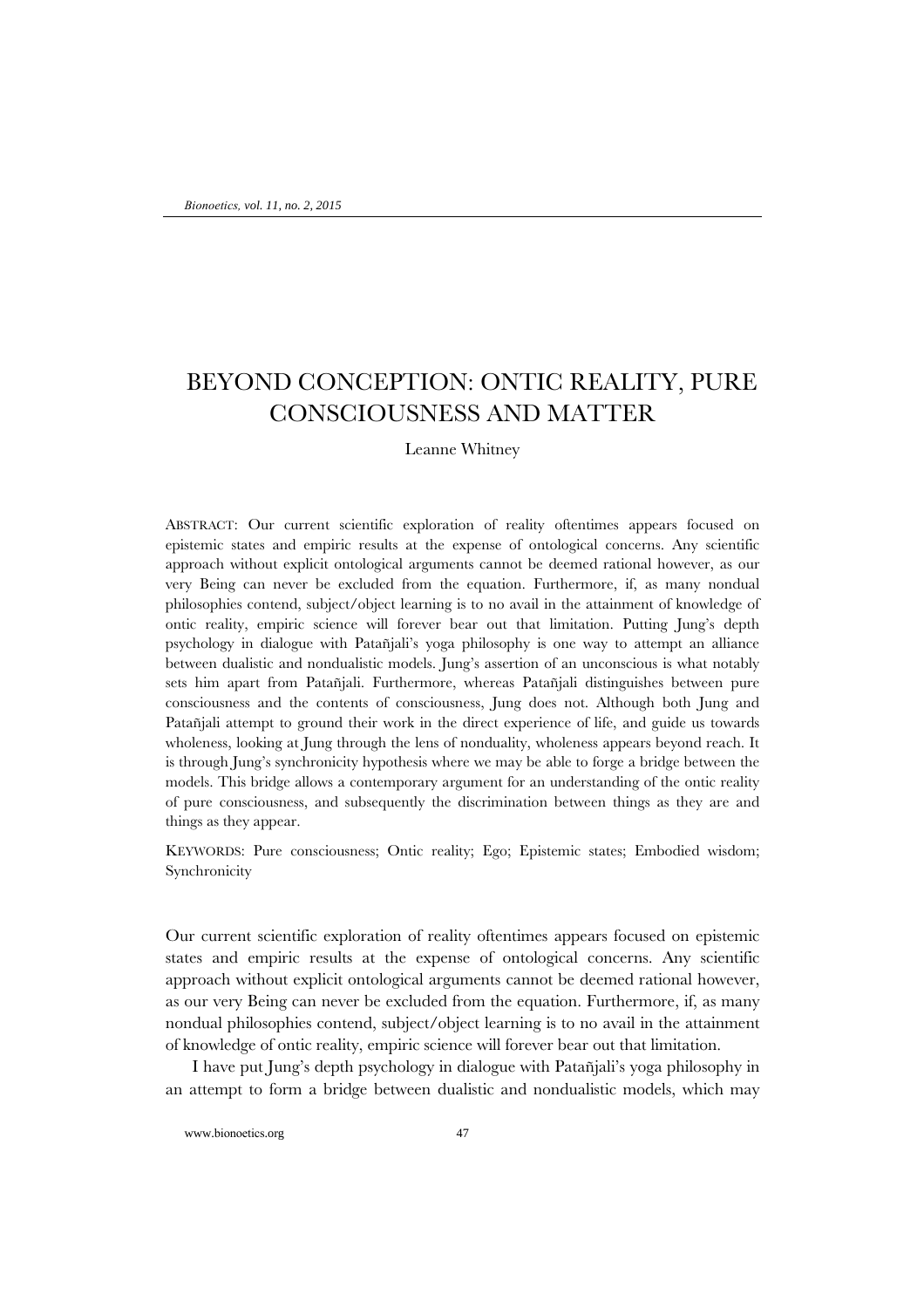lead us to integrate contemporary science within a holistic picture of our Being in this world.

Patañjali appears to rely upon a well thought out metaphysical schematic, which can be abstracted from his text, the *Yoga Sūtras* (YS). Two key terms to understand in Patañjali yoga are *purusa*, pure consciousness, and *prakriti*, nature or psycho-physical being and its source. Mind for Patañjali is a part *of prakriti*, as is anything phenomenal, whether subtle or gross. When read through a nondual lens *purusa* and *prakriti* are seen as distinguishable, separable but not separate. Dualism in Classical Yoga is falsifiable: the dualities are expository and used for the process of, and means to, realignment or yogic union. [1]

In Patañjali's world pure consciousness, is the fundamental ontological reality, which is self-illuminating (YS 4.19, 4.22), singular (YS 2.25, 4.34), eternal (YS 2.5), and absolute (YS 4.18). [2] Patañjali uses the terms perceiver (*drastr*) and seeing (*drś*) interchangeably with pure consciousness throughout his work, implying an equation between these terms. The methodology in Patañjali's text revolves around, and resolves to, a crucial discernment between two orientations of consciousness. For Patañjali there is a discernable difference between pure consciousness abiding in its true essential nature (YS 1.3), and consciousness when it is not resting there but rather assuming the modifications of the mind and its contents (YS 1.4). Another way to say this would be that for Patañjali there is a distinct difference between our experience of ontic reality and our experience of epistemic states.

Consciousness in its true nature I refer to as orientation A, and consciousness assuming the modifications of mind I refer to as orientation B. Patañjali makes it clear that both orientations are necessary (YS 2.23). Orientation A offers a clear lens of perception while our perception in orientation B is most often distorted. The distortion in orientation B clears when the mind perceives stillness and purity, at which point perception through orientation A becomes unveiled. At this juncture, orientation B has the opportunity to shift into orientation A temporarily or permanently.

I like to use an exercise to elucidate this point further. Think for a moment about standing in front of a window. When you are standing in place A, you are at a certain angle and the light is just so, whereupon no reflection of yourself comes back to distort that which you are perceiving. If you move just a hair, and stand in place B, the angle changes and your reflection comes into the frame obstructing the clear view. When pure consciousness is known or embodied in experience, it looks directly through a lens of perception without reflection, akin to standing in place A at the window. All distortions are removed from the lens and clarity of perception ensues.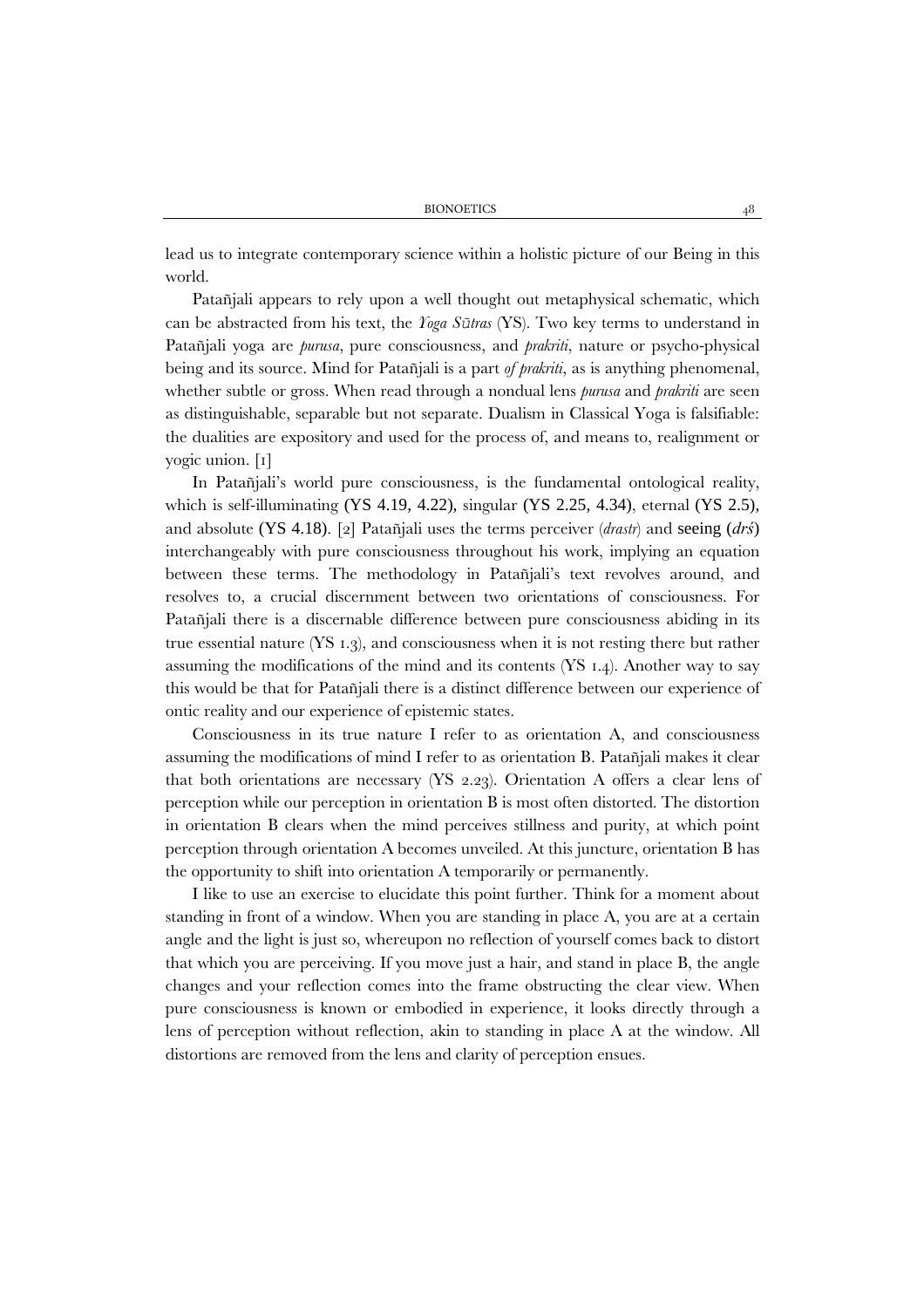According to Patañjali, understanding the world through any orientation other than A, the ontic reality of pure consciousness, means consciousness is enmeshed with contents, and erroneously perceived by the dualizing mind (YS 2.6, 2.24). At the level of our human awareness, this enmeshment leads to the psychological confusion between things as they are and things as they appear.

Epistemic states are psychological in nature, they occur in the reflection of the mind. Reflected consciousness is not pure consciousness though, just as moonlight is not sunlight. If you can imagine living in a cave and only exiting at night you would have no idea it was the light of the sun illuminating the moon. When we are entrenched in orientation B our perception of the world is similar. We have no understanding about the relationship between pure consciousness and reflected consciousness. Patañjali's methodology aims at getting our minds to exit the cave for good.

In leading his students out of the cave and into alignment, Patañjali lays emphasis on *prajñā*, a feminine term defined as "wisdom, knowledge, insight" [3], which is gained neither through objectivity nor intellectual knowledge. In fact, *prajñā* is much more than objective or intellectual knowledge: *Prajñā* connotes a clear experience of the nondual instrument of perception (YS 1.49, 3.5). That is, for Patañjali, subject/object knowledge must be completely eliminated for reality to be known. Mind can analyze and synthesize spectacularly, but it is not an instrument of essential knowledge. The pure principle of existence, our very Beingness, cannot be, and will never be, grasped by the mind. Once objectification is seen as psychological experience, or as an epistemic means of knowing and limited understanding of Being, Patañjali's world is then realized and known, through *direct experience*, as the embodiment of pure consciousness (YS 4.25, 4.31). With no ontological subject/object distinction, phenomenal consciousness comes to rest as pure consciousness, and the power of pure consciousness resides in its true nature (YS 4.34). As far as yogic alignment is concerned, in Classical Yoga ontic reality outweighs epistemic states (YS 4.24, 4.25).

Although both Jung and Patañjali attempt to ground their work in the direct experience of life, and guide us towards wholeness, looking at Jung through the lens of nonduality, wholeness appears beyond reach. Jung believes that God, the collective unconscious, or the Self can never be known directly. Comprehension comes about through objects of experience. Furthermore, for Jung, "Complete redemption from the sufferings of this world is and must remain an illusion." [4] On the other hand, Patañjali's yoga soteriology aims to lead one to *kaivalya*. Patañjali's *kaivalya* is unveiled when the mind is stilled and all objects are removed from the horizon of our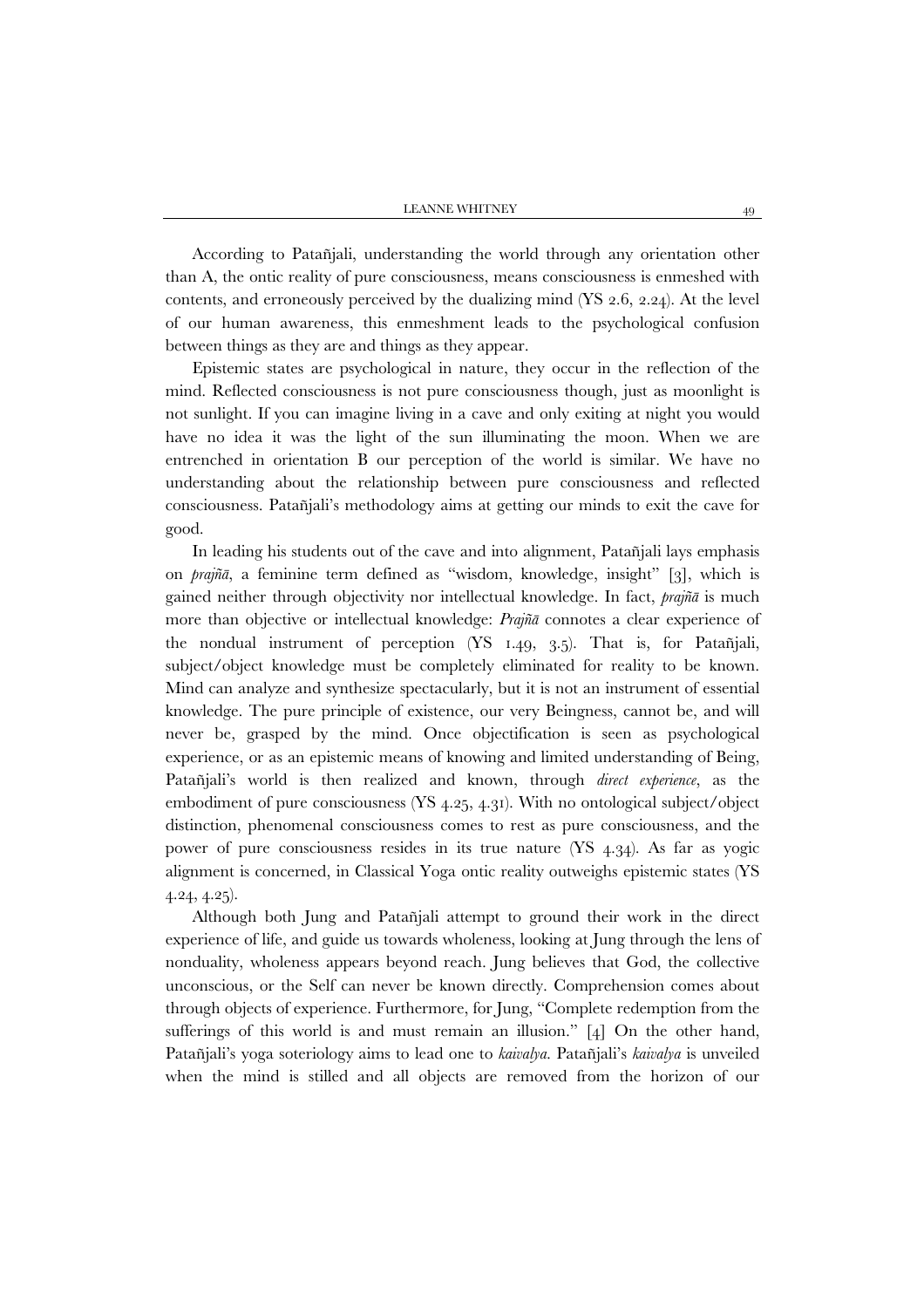awareness. While *kaivalya* is most often understood as liberation, Indian philosophical scholar Sthaneshwar Timalsina clarified that, "This term does not convey the same semantic resonance as *moksa,* which literally means liberation. The term *kevala*, having the suffic *valac* in the meaning *svārtha* (itself or oneself) from the base *ka*, is basically 'to rest upon oneself'." [5] Resting upon oneself, or one's-own-ness, allows us to directly experience nondualism and the totality of our true nature. Any kind of splitting or binding influences cease and the tormenting effects of the opposites comes to rest.

Jung recognized yoga's ability to "create a psychological disposition" which allows for *prajñā*, while acknowledging how the West, "finds itself in a real dilemma" because of its "highly developed scientific and philosophical critique." [6] Jung stated, with regard to the mind body problem, "The split in the Western mind therefore makes it impossible at the outset for the intentions of yoga to be realized in any adequate way." [6]

Jung works toward a nondual vision throughout his career. For example, through the lens of alchemy, which was highly influential to his work, Jung entertained the "inner unity, or experience of unity" expressed by mystics "in the idea of the *unio mystica*." [7] In his collaborative work with theoretical physicist Wolfgang Pauli, they "conjectured a picture in which the mental and the material arise as two complementary aspects of one underlying psychophysically neutral reality to which they cannot be reduced to and to which direct empirical access is impossible." [8] Although Jung never proved empiric consciousness to be a unity, his legacy aims in that direction.

In Patañjali's world, the heart is a way to gain access to the nature of the mind. In sūtra 3.34 he stated, "hrdaye citta-samvit: From Discipline converged on the heart, follows perception of the Mind." [9] In the Upanishads the heart is the abode of *purusa*/*ātman*. In Hindu thought, throughout the bodymind there are seven subtle psychophysical energy centers called *chakras*. The heart *chakra*, known as *anahata* in Sanskrit, translates as "unstruck." Using our vocal chords as reference, it is understood that no sound is made until the two chords meet. The same is true for any other sound in our world: sounds are made by striking two things together. So *anahata* stands for the sound that is made when two things are not struck. This is also referred to as the primordial sound of the universe. Yoga scholar Edwin Bryant has noted that the heart *chakra* is "considered to be the seat of intelligence. Thus both the *ātman* and *citta* are centered in the heart." [11] This sūtra perhaps exemplifies the importance of developing *prajñā*, in contradistinction to ordinary means of cognition, or subject/object knowledge. In Patañjali yoga, as mentioned previously, knowledge arising from a mental state, or mental activity, is not the final goal. Although yoga's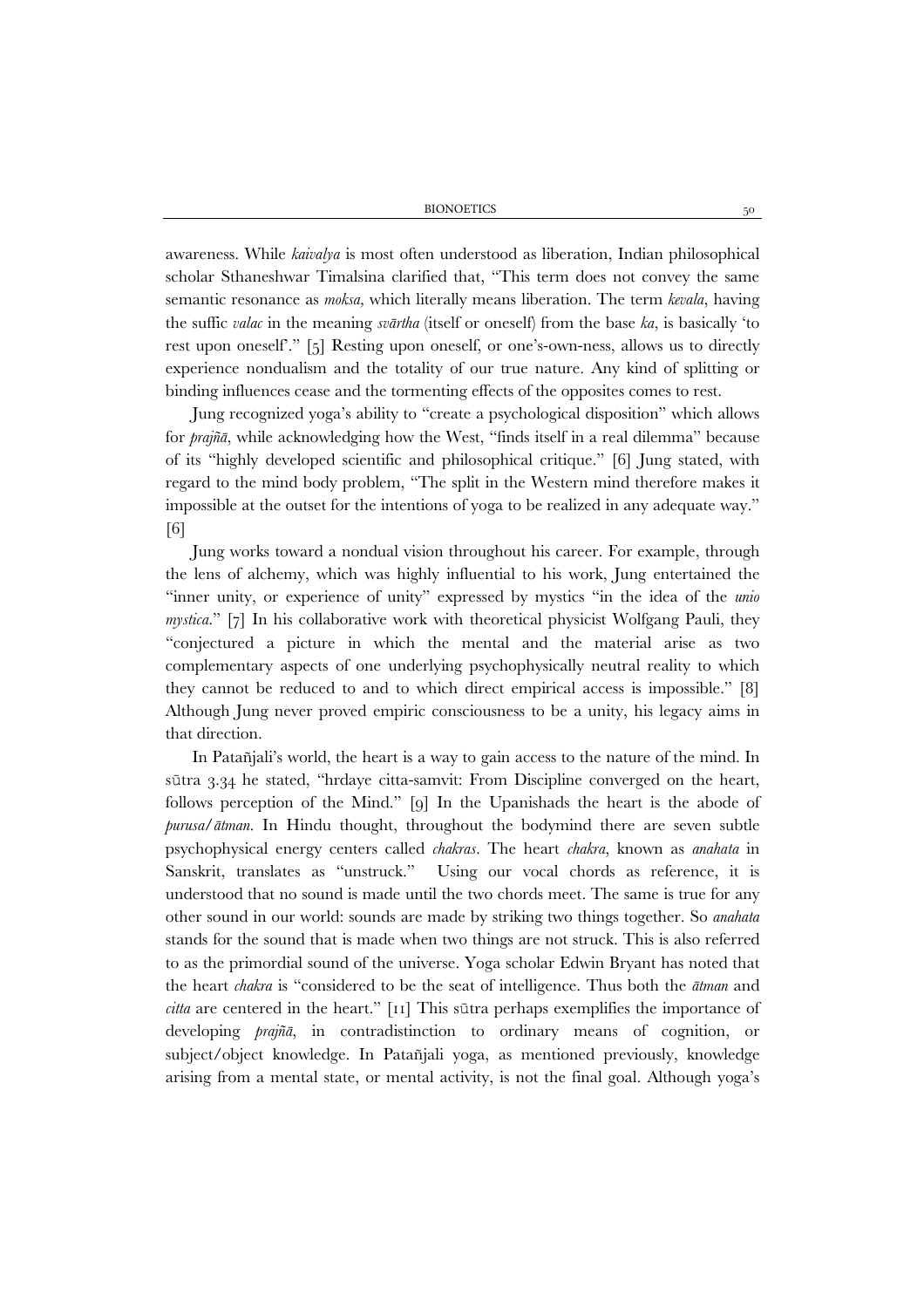approach is psychological and epistemological, for Patañjali, in the end, ontic reality supersedes epistemology.

Although Jung doesn't make any concise statements, or theories, about the mind heart connection as Patañjali does in YS 3.34, Jung does speak throughout his texts on feeling and affect and researches love alongside religious factors and symbols of transformation. In reference to how love appears in Christianity Jung stated,

Accordingly, love would seem to be no trifling thing: it is God himself. But, on the other hand, "love" is an extreme example of anthropomorphism and, together with hunger, the immemorial psychic driving-force of humanity. It is, psychologically considered, a function of relationship on the one hand and a feeling-toned psychic condition on the other, which as we have seen, practically coincides with the God-image. [12]

Coming to terms with the feeling-value of psychic contents, in addition to their intellectual value, "is an indispensable prerequisite for wholeness," according to Jung. [13] The value of our emotional and affective life is woven throughout his work. In reference to alchemy Jung noted, "The alchemists thought that the *opus* demanded not only laboratory work, the reading of books, meditation, and patience, but also love." [14] Furthermore Jung emphasized that "the purely intellectual attitude must be abandoned." [15] Revisioning and understanding our intellectual life and heart center are two strong bonds between depth psychology and Classical Yoga. However, there are significant differences between the models.

Whereas Jung defined depth psychology as the "branch of psychological science which is concerned with the phenomenon of the unconscious," [16] there is no unconscious in Patañjali's model. In C.T. Kenghe's research five references to the unconscious were found in the first known Indo-European text, the *Rgveda Samhitā* (ca. 1200 BCE), however, this word "became obsolete in subsequent periods." [17] Although there is no unconscious, what does surface throughout Vedic literature, and throughout Patañjali's text, is the notion of *avidyā*, most often translated as ignorance, misunderstanding, or absence of vision. It is possible that Patañjali, and other Vedic philosophers, use the term *avidyā*, instead of unconscious, in order to be clear and consistent. In Upanishadic thought consciousness is all there is. It is the contents of consciousness that can be invisible, or unknown, to us in our human awareness. Because pure consciousness can never go unconscious, but can only be obscured at the level of our human awareness, the term unconscious is not consistent with the ontological reality of *purusa*. This use of terminology may be very highly significant, in that the discrimination between orientations A and B can never take place, until one fully understands, that pure consciousness can never go unconscious.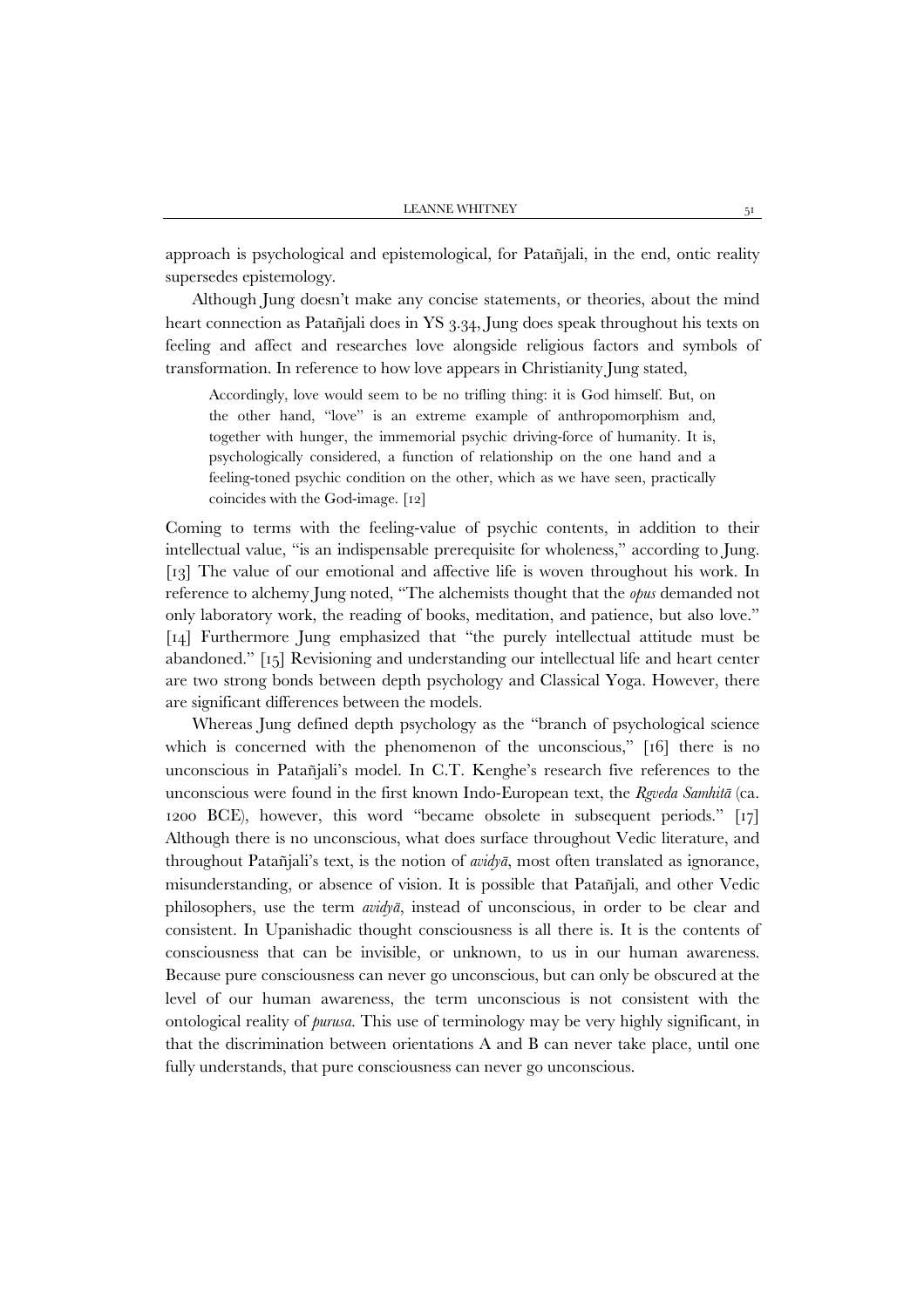Although he repeatedly denied any metaphysical or ontological claims, Jung's depth psychology hypothesized an unconscious agent, which we can never know directly. Jung's assumption, that we can think and act without a metaphysical premise, indicates his alliance, or attempt to be compliant, with the materialist science worldview. Empirical science rests on the foundation that we can formulate our worldview by means of researching phenomena, without any metaphysical implications. As British-born philosopher Alan Watts noted in direct reference to Jung, "Unconscious metaphysics tend to be bad metaphysics." [8] Although not explicitly stated in his theory, for Jung the unconscious is ontically real. [19]

In addition to the disagreement on the ontological nature of the unconscious, there are other notable differences between Jung and Patañjali's models. For instance, in Jung's world ego-consciousness has evolved out of the unconscious, which, once again, for Jung is ontically real. For Jung, it is the ego, a center in the psyche of each individual, which is the seat of consciousness. "Consciousness is inconceivable without an ego," Jung says, because in his view, "if there is no ego there is nobody to be conscious of anything." [20]

In Patañjali's world the ego is an afflicted identity, a concept we form by appropriating consciousness or, ontologically speaking, taking ownership of the "I AM" presence, which distorts our view of reality and blocks our knowledge of pure consciousness (YS 2.6). By appropriation, and by subsequent identification of ourselves as egoicly bound entities, the subject/object dichotomy arises, leading to the experience of separation, which results in suffering (YS 2.3, 2.6). However, although the "I-sense" is binding, and a cause of suffering, it serves a purpose. It is not an aberration per se. In Patañjali's model objectification is possible, if not necessary, as psychological experience (YS 2.18, 2.23, 4.24). In some sense, it may be that we have to know what we are not in order to know what we are.

Because the ego is ontically false in Patañjali's world, the ego concept can be completely deconstructed (YS 3.47). For Patañjali, ego, like mind, is a content of consciousness. Realization of the ontic reality of pure consciousness comes through discriminating consciousness from the contents of consciousness. This is not to say that we do not need instruments of perception to be in the world. The mind itself is not the issue. It is how we understand those instruments, and identify with them, that is allimportant.

Jung's work relativizes the ego and aims to put it into accord with the stronger forces of the unconscious through a process he terms individuation. Through individuation, or the transformation of human consciousness, ego-consciousness develops and maintains a relationship to the unconscious. In turn, human beings then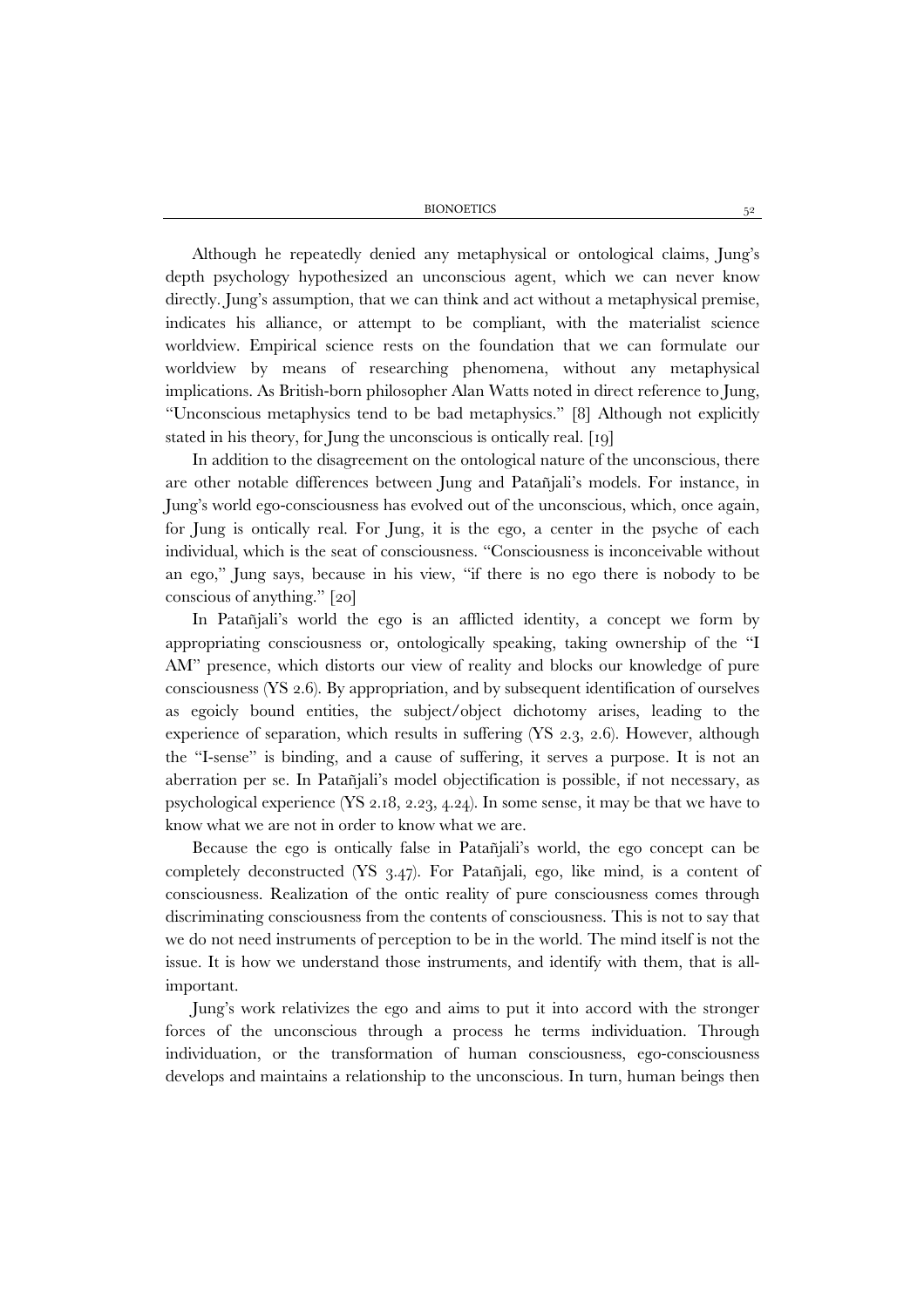make the Creator conscious of His creation. [19, 21] It must be strongly emphasized that in Jung's model there is no self-illuminating pure consciousness.

Patañjali understands pure consciousness to be self-illuminating, eternal, and absolute, with the human mind and body as instruments of perception, or vehicles for consciousness. Pure consciousness isn't transforming in Patañjali's work: Movement is acknowledged as the evolution of the fundamental attributes (*gunas*) of nature (*prakriti*), in particular their smallest expression, *anu*. The slight movement of *anu* appears to take on a transformation of consciousness. This is the crucial discernment that Patañjali is asking practitioners of yoga to make. Again, with no unconscious, *acitti*, Patañjali points to *avidyā*, absence of vision, or lack of knowledge, to explain dualistic and constrained worldly life. If one does not experience nonduality, it is not because one is unconscious: our vision is blocked by phenomena, thereby inhibiting and/or distorting the view. Remove the inhibition and the view clears. Phenomenal consciousness comes to rest as pure consciousness. To state this in a different way entirely, instead of focusing on the way things appear, we are able to be at rest with the way things are, whereupon we have clarity of perception and act in total alignment with our true nature. Once again it is evident that Patañjali is crystal clear in regards to a crucial discernment between psychological experience and ontological reality.

Patañjali explained, explicitly, what one experiences through the subject object worldview, and he never resorted to modeling this processing of contents in terms of conscious and unconscious. It is Jung's assertion of an unconscious that notably sets him apart from Patañjali. By comparing Jung and Patañjali, it appears that a model devoid of pure consciousness, coupled with an ego that can never completely dissolve, alongside a Judeo-Christian God that does not consult with his own omniscience essentially resolves to a human species that is superior to pure consciousness and nature herself. If Patañjali's model is correct, the unconscious may be the Achilles heel of Jung's overall vision.

In order to elucidate the foundational differences between Jung and Patañjali further, I'd like to suggest an exercise. Imagine yourself standing in front of a mirror. You will see only a partial reflection of yourself. Depending upon the angle with which you stand in front of the mirror, different aspects of you, different phenomena, will be illuminated, reflected, able to be perceived. Now imagine you and a friend standing in front of the same mirror, and both of you changing your angles and looking at your own reflections, and the reflection of the other. Again, depending on the angle that each of you takes, some phenomena will be able to be perceived by one or both, and some phenomena will not be able to be perceived by either. The mutual process of shared experience from the perspective of the mundane human mind is like this: an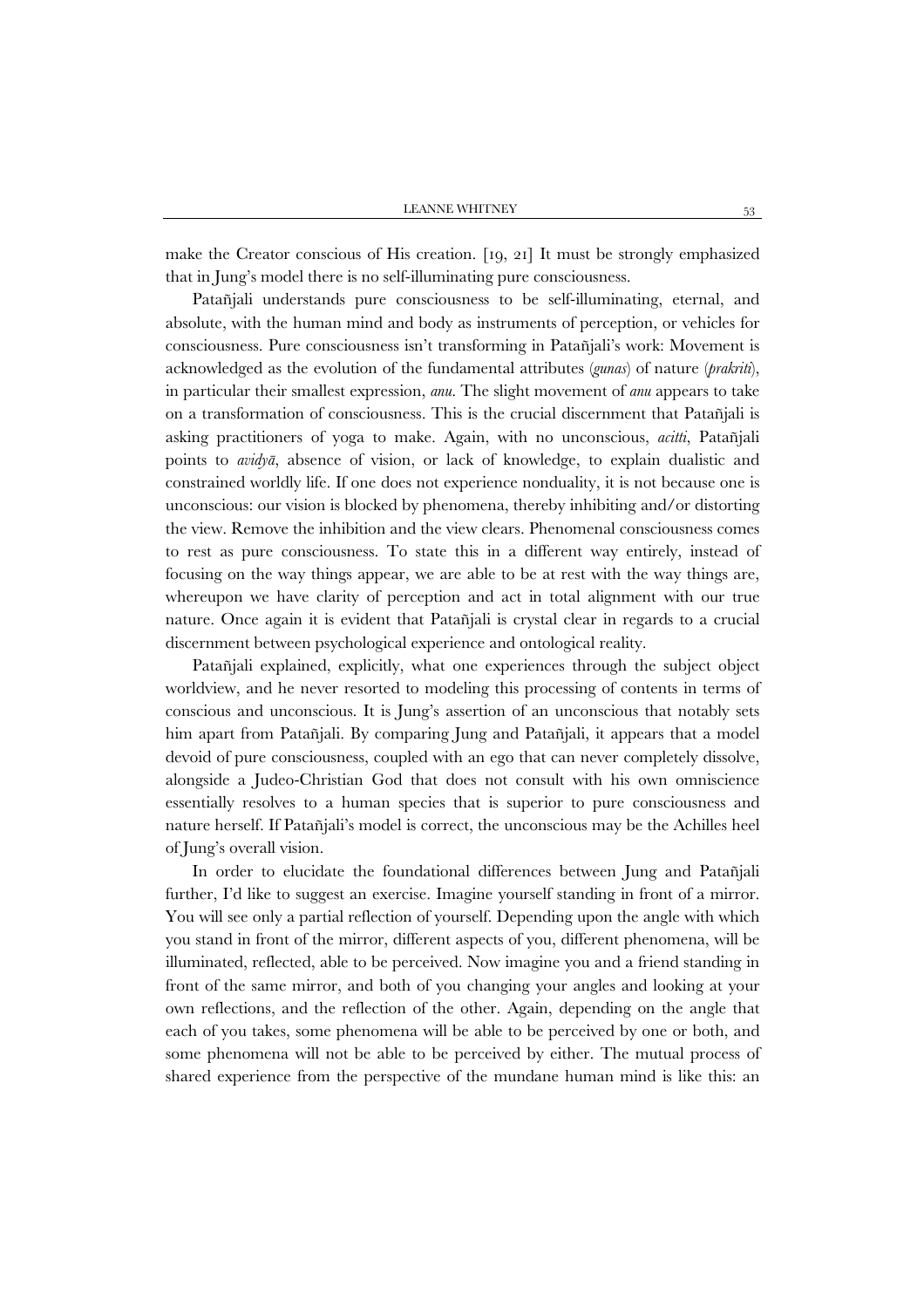eternal dance of phenomena that are reflected and observed, or stripped from view. Stripped from view does not mean they are not there, or from the perspective of Patañjali yoga, that they are unconscious. It means they are not perceived, or reflected through a particular angle or lens of perception. Accepting this metaphorical view, it becomes clear that what Jung calls the unconscious is not actually unconscious at all but a form of veiled phenomenal consciousness. Comparing this to Patañjali's model where obscured phenomenal consciousness is already fully aligned with the light of never-collapsing pure consciousness resolves to seeing Jung's whole model as resting on a very shaky foundation, or false view. In other words, Jung's model rests on the presupposition that the ego and the unconscious are real.

As Sthaneshwar Timalsina has explained, "The moment when nothing is cognized, 'nothing' *is cognized*. In essence, the existence of the absence of awareness cannot be confirmed." [22] While consciousness can be confirmed by itself, how is one to confirm unconsciousness? Absence of consciousness is absence of consciousness. This is sometimes referred to in Hindu philosophy by stating what exists exists, eternally and absolutely, what does not exist will never exist. In other words, as Patañjali has indicated, contents of psychophysical reality may be obscured, but they can never be confirmed as unconscious.

While Jung acknowledges and emphasizes the teleological function of the psyche and synchronicity, both of which are in alignment with Patañjali's yoga psychology, Jung's focus is on discovering the unity of psyche and matter, not the unveiling of the nondual nature of pure consciousness and nature. The focus of Patañjali's methodology focuses on the latter. Pure consciousness through Patañjali's lens can be seen as both pervasive, and continuously in harmony with reflective consciousness from orientation A (YS 2.21, 4.24); Even without our understanding or reflected knowledge of the process when we are in orientation B. Just as the sun is continuously in harmony with the light of its reflection off the earth and the moon regardless if we are existing only in the cave. We do not understand the nature of light when our perception is off, but that doesn't change the nature of light. Hence why from the perspective of yogic alignment ontic reality outweighs epistemic states. In contradistinction to Jung, synchronicity and the union of psyche and soma are not researched but known to Patañjali. Patañjali informs us that we will understand synchronicity and nonduality too, once we have obtained the knowledge born of discrimination (YS 3.54, 4.23). That is to say, looking through a yogic lens, when we are within orientation B, focused on the plane of intellectuality (*vijñãnamaya*), engrossed in the modifications of the mind (*citta vritti*), we search for the true reflection in various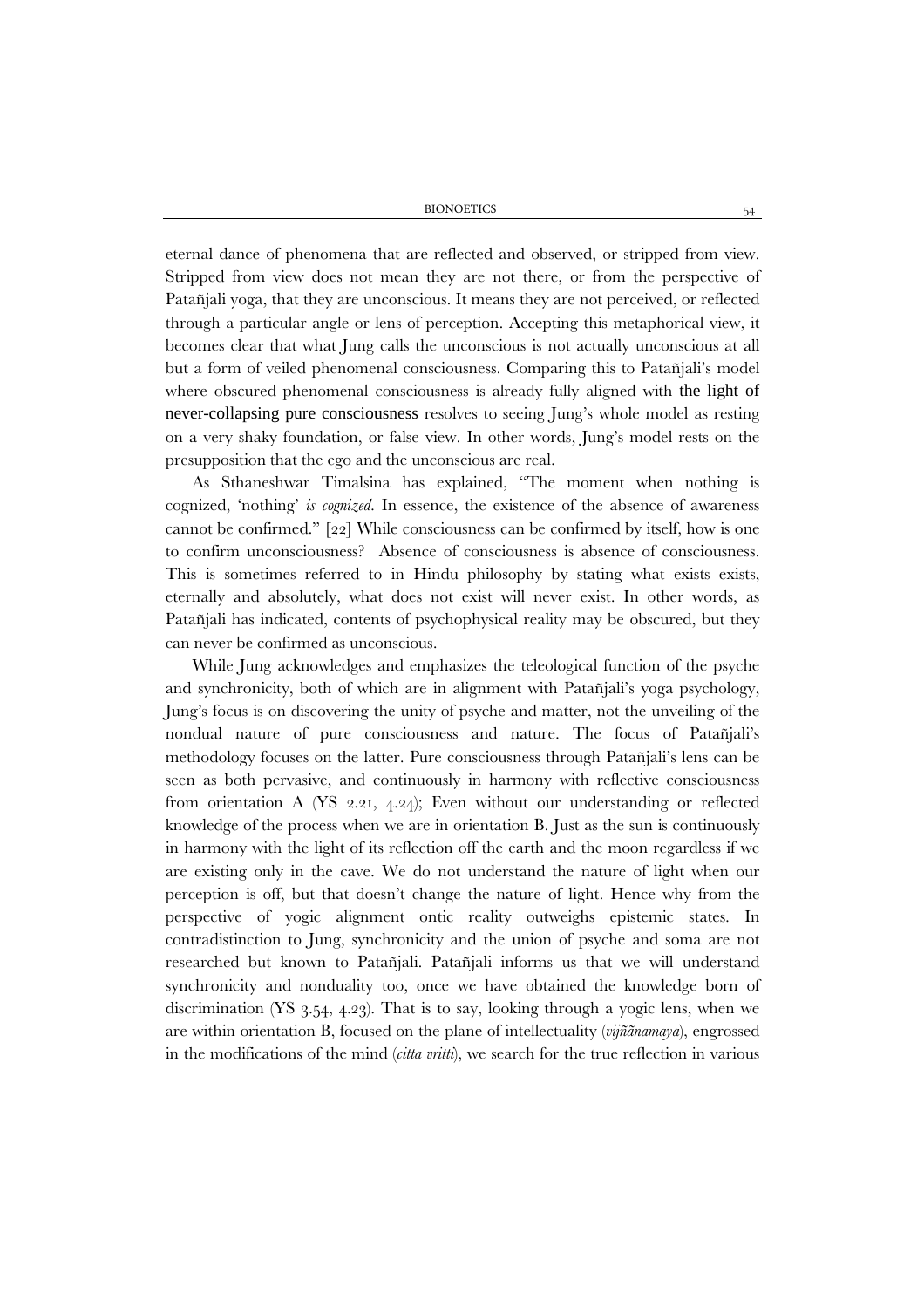ways. Hence Jung's search for the unity of psyche and matter, can be seen to reside in Patañjali's orientation B.

Although Jung seeks a unifying model throughout his career, for Jung egoconsciousness and the resultant subject/object distinction remain steadfast. For Jung pure consciousness was impossible to know or experience: he thought pure consciousness was an idea which signified that Eastern intuition had overreached itself. [23] He believed that any practices aimed at fully releasing egoic attachments would lead one to unconsciousness.

By comparing Jung's and Patañjali's paths of transformation back-to-back through a nondual lens, it becomes apparent that Jung's path has us swapping phenomena while Patañjali's is a path which invites us to see through phenomena, or to see the silent background which supports the images and forms. To say this another way, in Jung's model there is never any distinction made between consciousness and the contents of consciousness, or seeing and appearance.

In order to form a synthesis the division between the models needs to be bridged. Once again Jung's model represents an unconscious that is a psychological and ontological reality and Patañjali's model represents pure consciousness as the ontological reality.

I believe Jung's synchronicity hypothesis allows a contemporary argument for an understanding of the ontic reality of pure consciousness and subsequently the discrimination between things as they are and things as they appear.

Jung began to formulate the theory of synchronicity after many decades of engagement with the paranormal. In Jung's world, synchronicity is a formal factor in nature, which is "the meaningful coincidence of an absolutely natural product with a human idea apparently independent of it." [24] In addition to "meaningful coincidence" Jung also described synchronicity as "an acausal connecting principle." Synchronistic phenomena appear meaningfully related, but not causally so. Jung explained,

Synchronistic phenomena prove the simultaneous occurrence of meaningful equivalences in heterogeneous, causally unrelated processes; in other words, they prove that a content perceived by an observer can, at the same time, be represented by an outside event, without any causal connection. From this it follows either that the psyche cannot be localized in space, or that space is relative to the psyche. The same applies to the temporal determination of the psyche and the psychic relativity of time. I do not need to emphasize that the verification of these findings must have far-reaching consequences. [25]

Jung's work with the complicated phenomena of synchronicity was never completed. Contemporary Jungian analyst David Tresan has noted that Jung's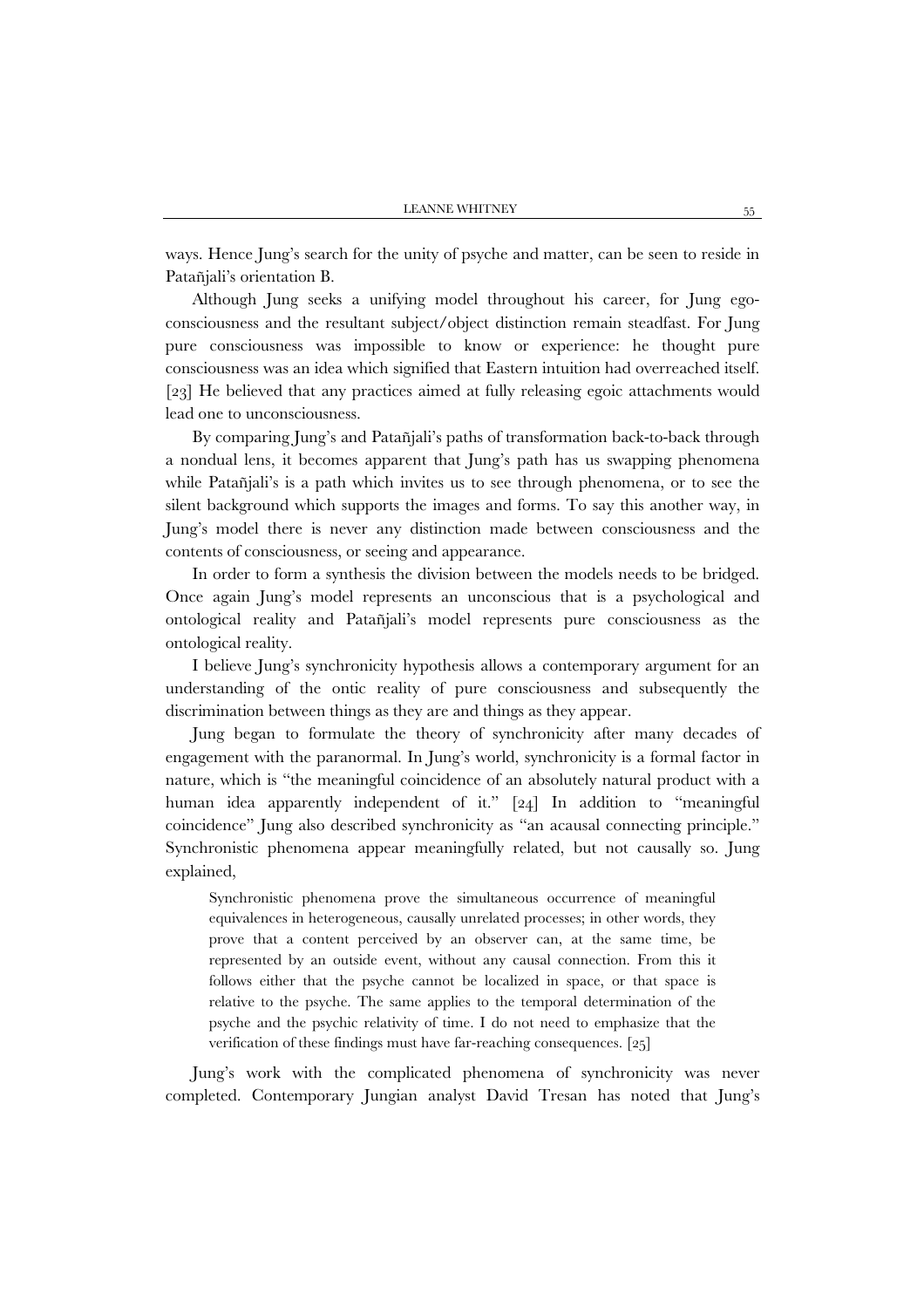synchronicity "signaled an incomplete picture of reality and serves as the goad to discovering a fuller one." [26]

While Jung coined the term synchronicity to approach acausal connectedness, Patañjali's sūtras also address this idea. For instance Patañjali noted that once discrimination between orientation A and orientation B takes place the knowing that arises is intuitional, liberative, and includes all conditions and all times simultaneously (YS 3.54). From orientation A perception is nondual. The present moment is all there is. Patañjali's vision is in alignment with traditional Hindu physics where "the entirety of reality is compressed and encapsulated in each moment." [27] The past and the future are inherent in the present. In other words, just because a discreet observation is made, which reduces our worldview to the classical Newtonian model, and the appearance of differences between a subject and an object in what our consensus reality has constructed as time, that does not mean all other information isn't there. It is merely blocked from view.

Because all information resides undivided and whole, there is no subject standing in relation to an object ontically. Duality only appears psychologically through the psychological splitting of opposites. Using the analogy of the sun and moon, we can talk about day and night, but ultimately they are not distinct. Borderless, one flows effortlessly into the next.

Furthering the notion of nonduality Patañjali explained, "From the unity of modification, follows the unity of the thing." [28] This is to say that there is a coordinated mutation of the fundamental attributes (*gunas*) at the deepest level of manifestation. *Purusa*, pure consciousness, is absolute and singular. We are talking about a whole that ultimately cannot be diminished. For Patañjali the immutable *purusa* is not altered by the fluctuating forms of *prakriti* (YS 4.18). Metaphorically speaking DNA flows effortlessly out to manifest the body. The acorn flows effortlessly into the oak. Because the totality of existence is encapsulated in the present, enfolded nature is not affected by the unfoldment. For this reason Patañjali's text emphasized seeing, and the removal of the failure to see at the level of our human awareness. Tapping into pure perception is why psychics can apprehend that which is beyond the five physical senses and see beyond and behind material reality. Patañjali spends a good portion of his text, in fact most of chapter three, discussing paranormal phenomena. Patañjali and Jung's exploration of the paranormal is another area of strong intersection between depth psychology and Classical Yoga.

Coupled with the mechanism of manifestation, or unity of modification, in Classical Yoga the modifications of the mind are always known due to the eternal and absolute nature of their master, *purusa*. Seeing can be veiled but it cannot be blinded.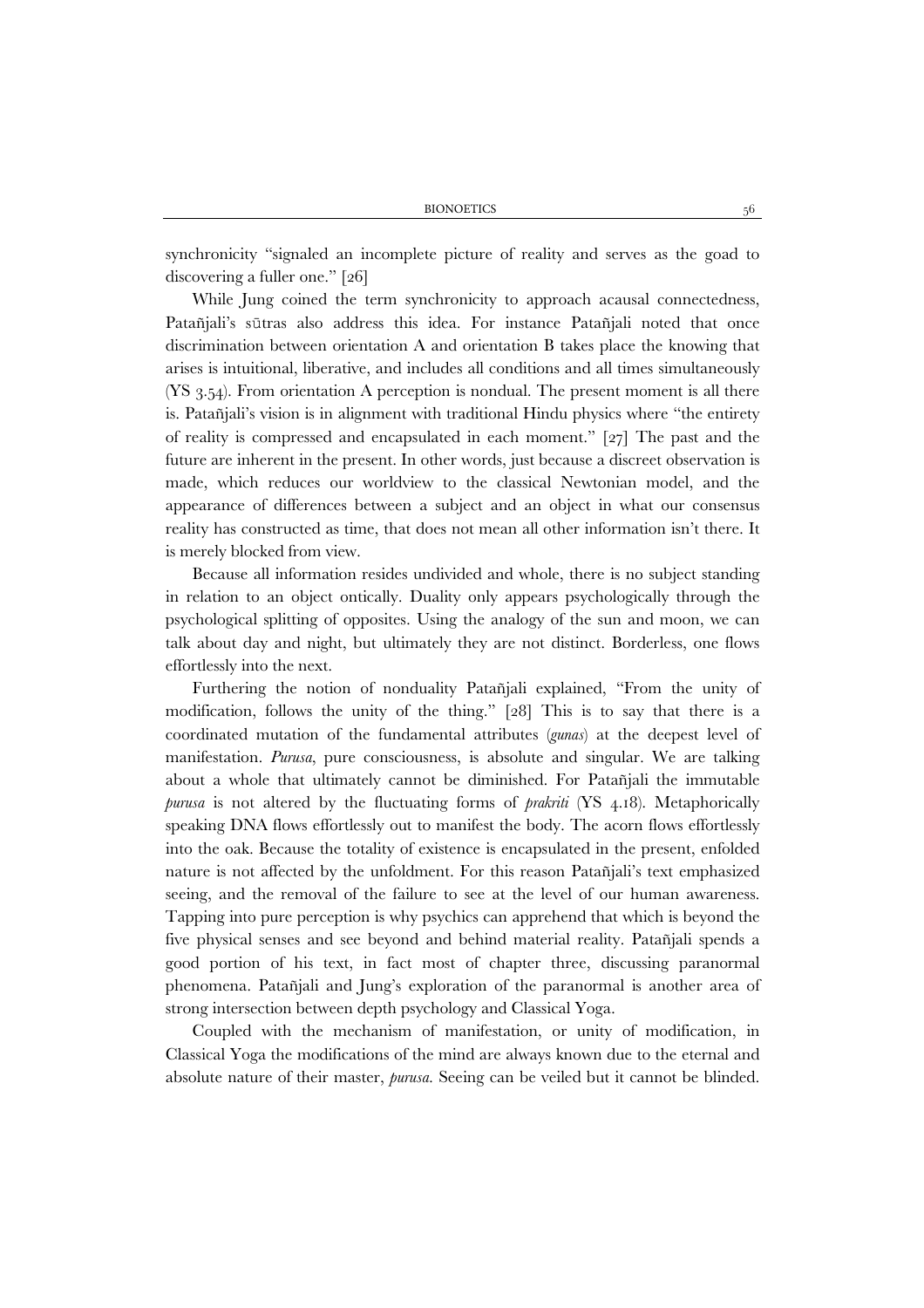No matter how we attempt to dissect the physical world through discrete observation at the level of our human awareness, it is still one indivisible All Knowing. Fully. Conscious. Whole. Once this is experientially understood, in Patañjali's world any form of objectifying phenomena becomes unsatisfactory, as it is known to be inhibitory. Epistemic states dissolve into ontic reality. Dualistic psychological experience comes to rest and Being is understood through embodiment.

As stated earlier, for Patañjali, subject/object knowledge must be completely eliminated for the ontic reality of pure consciousness to be known. In Indian philosophy the example often given to elucidate the limitations of subject/object knowledge is the parable of several men and an elephant. Each man is blindfolded and asked to touch a part of the elephant. The man at the tip of the tail thinks he is touching a brush, the man at the foot a pillar, the man at the trunk a plow, and so on. Each has no idea of how to conceive of the part or the whole because they are only experiencing a part without relation to the whole.

With Jung and Patañjali's ideas of synchronicity in mind, theoretical physicist Juan Maldacena's holographic vision becomes interesting to explore. If the Upanishadic tradition is correct, and pure consciousness is the ontological reality, then from this perspective, reality can be envisioned more like a holograph than the 3D world we are used to imagining it as. Using a holographic model as a heuristic devise can aid our understanding not only of synchronicity but also allows us to envision how "pure consciousness can be everywhere, and everywhere the same, yet ignorance can be somewhere and somehow." [29]

In our current global and contemporary scientific search for reality, it is perhaps imperative that psychologists the world over come to agree on psychic structure and the relationship of contents with consciousness. Jung himself advised, "Some day psychologists will have to agree upon certain basic principles secure from arbitrary interpretation if psychology is not to remain an unscientific and fortuitous conglomeration of individual opinions." [30] Our psychological models are interpenetrated with and reverberating throughout our sciences and philosophies. Patañjali is encouraging us to participate fully: to Be the embodiment of Knowing. Only acquiring conceptual knowledge is a limitation, and a distorted way of perceiving the world.

The reflection we see of ourselves is vital to the vision we have of ourselves and our world. In order to transform into the next level of our potentiality, I believe we must see ourselves in new ways. Looking closely at the work of Jung and Patañjali helps us understand the differences between dualistic and nondualistic notions of our world and has the potential to stimulate us to contemplate our orientation. If we are able to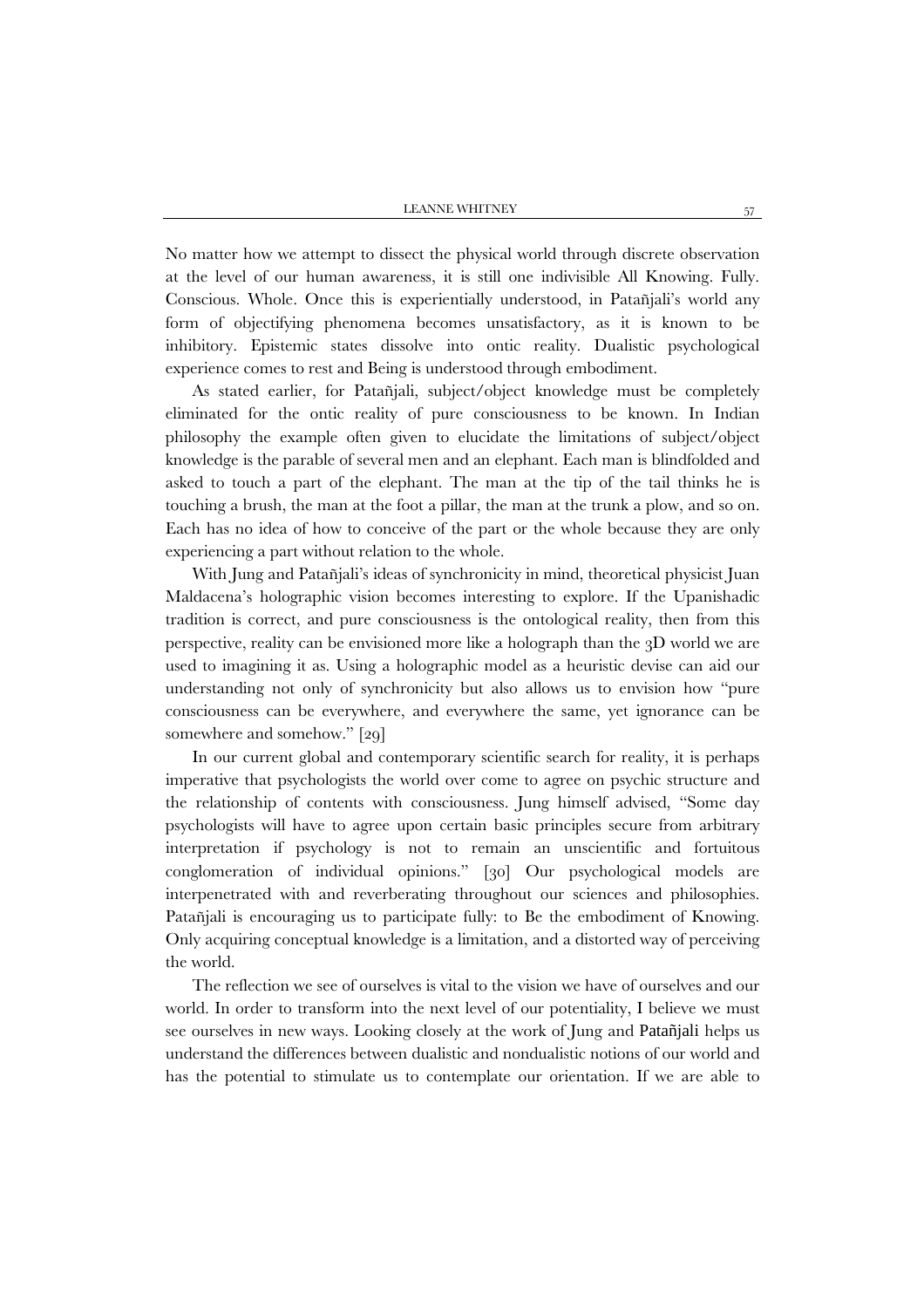perceive the world both dualistically and nondualistically, through which lens does it feel most comfortable in our lived experience of Being? Where can we find rest, harmony, joy and peace? Through re-visioning the relationship between our dualistic and nondualistic models, reorienting to, and aligning with pure consciousness, it is possible we may uncover deeper insights into how we might better live our lives.

> [lwhitney@leannewhitney.com](mailto:lwhitney@leannewhitney.com) www.leannewhitney.com

## REFERENCES

- 1. Whicher, I. Yoga and freedom: A Reconsideration of Patanjali's Classical Yoga. *Philosophy East and West, 48(2), (1998): 272-322.*
- 2. Where the *Yoga Sūtras* (YS) themselves, without reference to a specific translator or commentary, are referenced throughout this work, I recommend A.K. Aruna's *Patañjali Yoga Sūtras: Translation and Commentary in the Light of Vedanta Scripture* (Palm Desert, CA: Upasna Yoga Media, 2012) as a guide.
- 3. Christopher K. Chapple, *Yoga and the Luminous: Patañjali's Spiritual Path to Freedom.* (Albany, NY: State University of New York Press, 2008), 150.
- 4. C. G. Jung, *Volume 16*, *The Collected Works of C. G. Jung* (Princeton: Princeton University Press, 1985), ¶400
- 5. Sthaneshwar Timalsina, *Seeing and Appearance*. (Aachen, Germany: Shaker, 2006), 141n
- 6. C. G. Jung, *Volume 11*, 2nd ed, *The Collected Works of C. G. Jung* (Princeton: Princeton University Press, 1989), ¶867
- 7. C. G. Jung, *Volume 16*, *The Collected Works of C. G. Jung* (Princeton: Princeton University Press, 1985), [532]
- 8. Atmanspacher, H. Dual-aspect monism à la Pauli and Jung perforates the completeness of physics. *AIP Conference Proceedings*, *1508*(1), (2012): 5-21
- 9. Ganganatha Jha, *Yoga-darshana: Sūtras of Patanjali's with Bhāsya of Vyāsa*. (2nd ed.), (Freemont, CA: Asian Humanities Press, 1934), 196.
- 11. Edwin Bryant, *The Yoga Sūtras of Patañjali: A New Edition, Translation, and Commentary* (New York: North Point Press, 2009), 364
- 12. C. G. Jung, *Volume 5*, *The Collected Works of C. G. Jung* (Princeton: Princeton University Press, 1976), ¶97